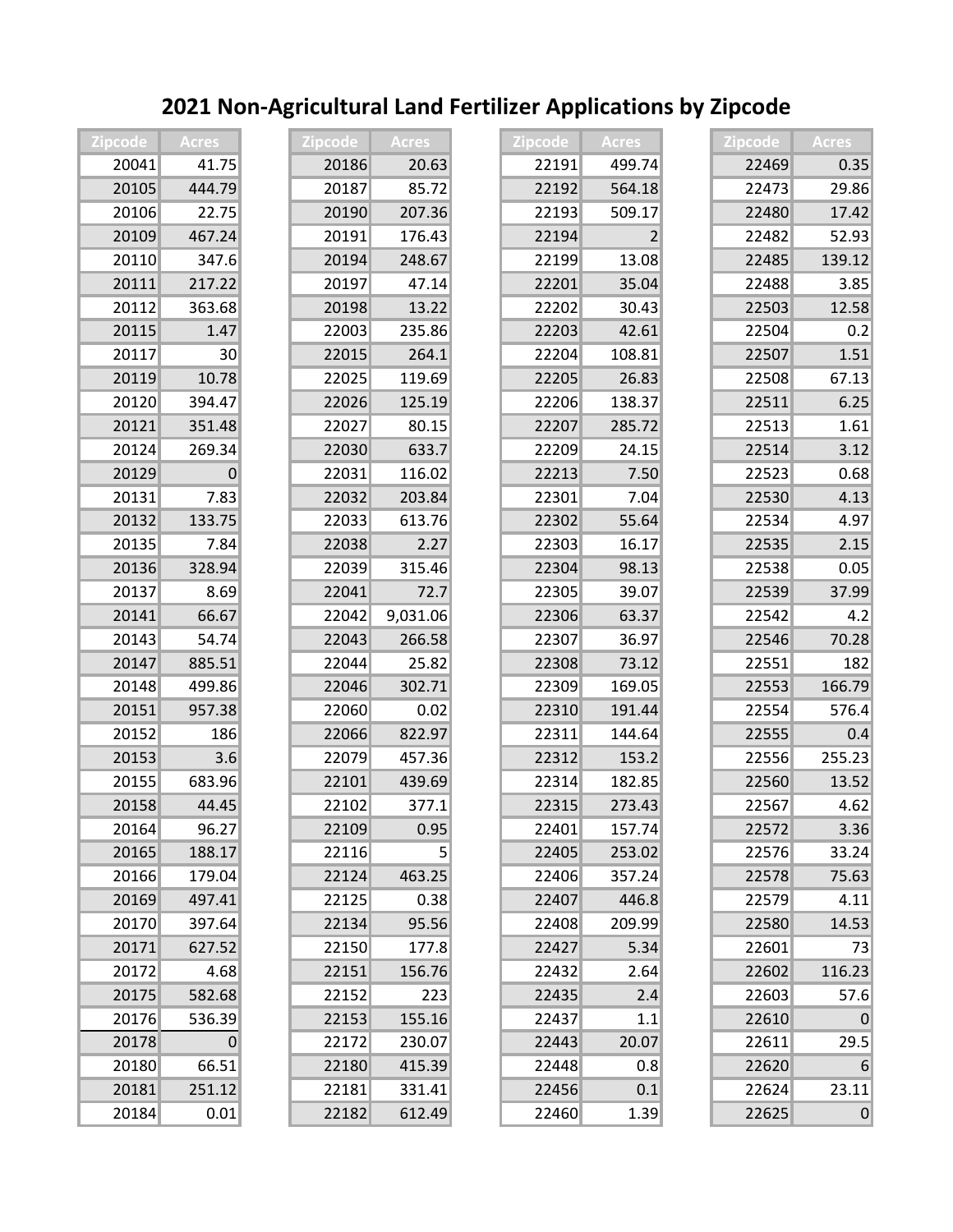| <b>Zipcode</b> | <b>Acres</b>   | Zipcode | <b>Acres</b> | <b>Zipcode</b> | Acres  | <b>Zipcode</b> | <b>Acres</b> |
|----------------|----------------|---------|--------------|----------------|--------|----------------|--------------|
| 22630          | 26.19          | 22807   | 220          | 22948          | 1.49   | 23062          | 9.45         |
| 22639          | 4.13           | 22810   | 1            | 22949          | 2.68   | 23063          | 38.57        |
| 22642          | 0              | 22811   | 2.89         | 22952          | 0.95   | 23065          | 7.01         |
| 22644          | 8.38           | 22812   | 69.99        | 22957          | 3.14   | 23066          | 4.85         |
| 22645          | 27.02          | 22815   | 124.72       | 22958          | 11.27  | 23068          | 11.85        |
| 22646          | $\overline{0}$ | 22821   | 89.17        | 22959          | 14.94  | 23069          | 54.75        |
| 22652          | $\Omega$       | 22824   | 32.98        | 22960          | 39.41  | 23070          | 6.33         |
| 22655          | 71.53          | 22827   | 69.52        | 22963          | 33.27  | 23071          | 18.55        |
| 22656          | 23.02          | 22830   | 4.21         | 22967          | 2.99   | 23072          | 54.7         |
| 22657          | 19.46          | 22831   | 5.24         | 22968          | 86.67  | 23075          | 17.6         |
| 22660          | 9.44           | 22832   | 4.97         | 22969          | 0.17   | 23076          | 5.92         |
| 22663          | 8.29           | 22834   | 13.7         | 22971          | 0.37   | 23079          | 2.81         |
| 22664          | 62.94          | 22835   | 23.35        | 22972          | 17.48  | 23083          | 0.42         |
| 22701          | 258.77         | 22840   | 36.54        | 22973          | 16.8   | 23084          | 5.24         |
| 22709          | 3.24           | 22841   | 45.18        | 22974          | 25.49  | 23085          | 0.65         |
| 22712          | 35.65          | 22842   | 13.01        | 22980          | 131.81 | 23086          | 4.54         |
| 22713          | 7.75           | 22843   | 1.8          | 23002          | 24.32  | 23089          | 25.22        |
| 22714          | 3.41           | 22844   | 67.03        | 23005          | 270.88 | 23092          | 9.01         |
| 22715          | 2.36           | 22846   | 15.43        | 23009          | 27.98  | 23093          | 72.61        |
| 22718          | 4.44           | 22847   | 8.21         | 23011          | 6.32   | 23102          | 66.81        |
| 22719          | 0              | 22849   | 26.66        | 23015          | 28.46  | 23103          | 470.52       |
| 22720          | 3.13           | 22850   | 5.82         | 23021          | 3.9    | 23106          | 2.11         |
| 22724          | 21.32          | 22851   | 14.61        | 23024          | 84.29  | 23108          | 0.67         |
| 22725          | 0.21           | 22853   | 23.1         | 23025          | 1.69   | 23109          | 29.71        |
| 22726          | 1.34           | 22901   | 311.36       | 23027          | 1.54   | 23110          | 0.4          |
| 22727          | 22.04          | 22902   | 60.42        | 23030          | 31.74  | 23111          | 372.37       |
| 22728          | 3.66           | 22903   | 212.56       | 23031          | 18.45  | 23112          | 690.45       |
| 22729          | 1.63           | 22909   | 1.35         | 23032          | 1.23   | 23113          | 882.13       |
| 22730          | 1.7            | 22911   | 147.69       | 23035          | 17.81  | 23114          | 250.96       |
| 22731          | 1.08           | 22920   | 22.19        | 23038          | 1.7    | 23116          | 623.14       |
| 22732          | 1.5            | 22923   | 30.51        | 23039          | 28.75  | 23117          | 84.18        |
| 22733          | 2.15           | 22932   | 94.58        | 23043          | 33.62  | 23119          | 4.24         |
| 22734          | 7.93           | 22935   | 15.41        | 23045          | 1.64   | 23120          | 354.15       |
| 22735          | 10.58          | 22936   | 80.71        | 23047          | 19.98  | 23123          | 1.46         |
| 22737          | 14.53          | 22937   | 14.18        | 23050          | 2.12   | 23124          | 58.35        |
| 22738          | 1.29           | 22938   | 0.14         | 23055          | 2.91   | 23128          | 2.33         |
| 22740          | 12.03          | 22939   | 25.49        | 23056          | 4.35   | 23129          | 7.96         |
| 22742          | 0.8            | 22940   | 11.96        | 23058          | 0.14   | 23130          | 0.59         |
| 22747          | 6.95           | 22942   | 62.62        | 23059          | 909.68 | 23138          | 1.88         |
| 22801          | 332.06         | 22943   | 10.32        | 23060          | 817.43 | 23139          | 370.8        |
| 22802          | 167.09         | 22947   | 103.2        | 23061          | 131.61 | 23140          | 56.14        |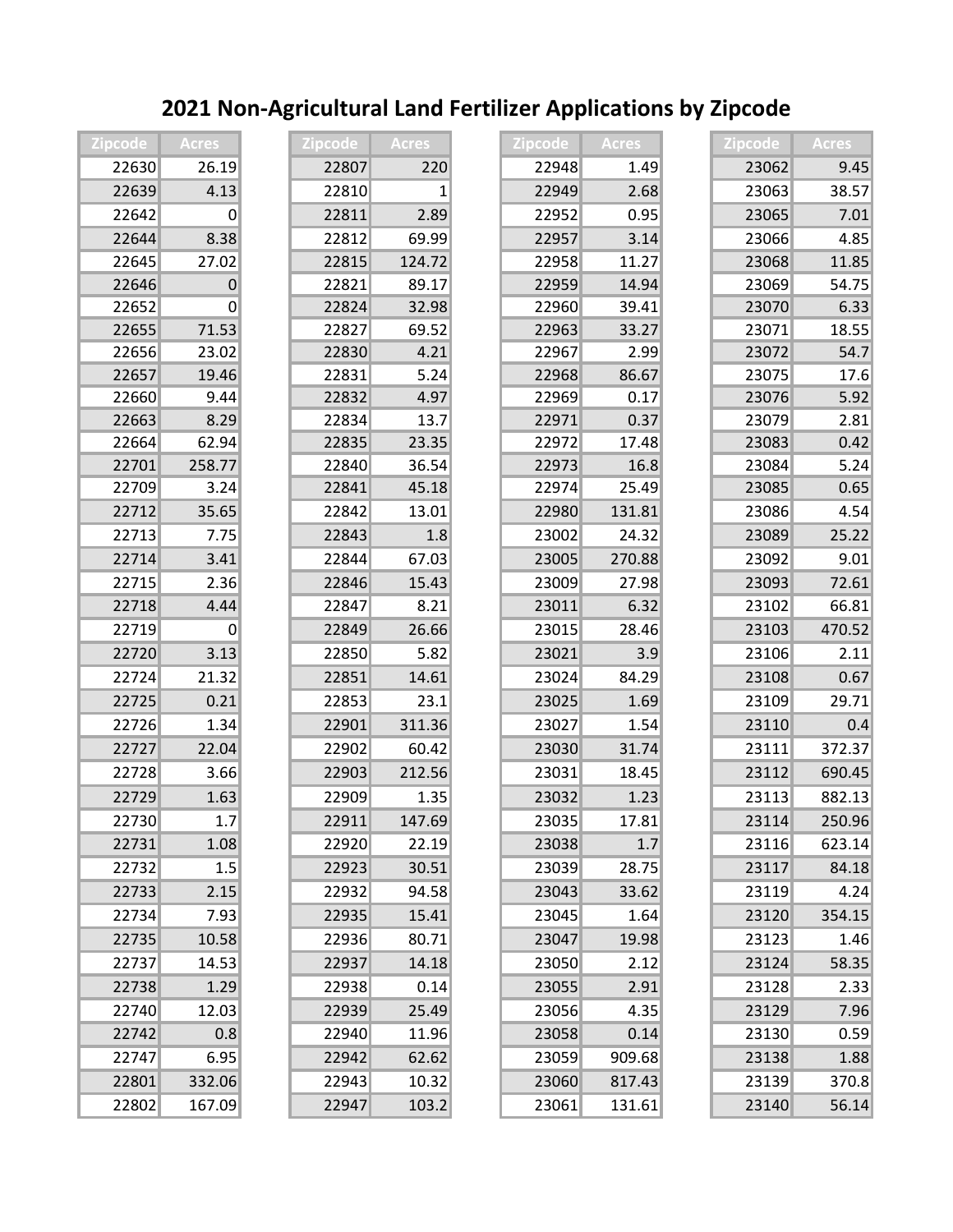| <b>Zipcode</b> | <b>Acres</b> | <b>Zipcode</b> | <b>Acres</b> | Zipcode | <b>Acres</b> | Zipcode | <b>Acres</b> |
|----------------|--------------|----------------|--------------|---------|--------------|---------|--------------|
| 23141          | 79.4         | 23301          | 7.06         | 23511   | 4.02         | 23838   | 645.89       |
| 23146          | 53.94        | 23302          | 18.67        | 23513   | 52.37        | 23841   | 3.33         |
| 23149          | 12.75        | 23303          | 27.7         | 23517   | 6.95         | 23842   | 21.65        |
| 23150          | 101.49       | 23306          | 120.29       | 23518   | 72.7         | 23847   | 0.16         |
| 23153          | 16.04        | 23307          | 62.42        | 23523   | 18.17        | 23850   | 0.94         |
| 23156          | 3.79         | 23308          | 64.99        | 23601   | 72.72        | 23851   | 25.68        |
| 23161          | 0.9          | 23314          | 60.43        | 23602   | 175.77       | 23860   | 90.19        |
| 23163          | 1.1          | 23320          | 480.74       | 23603   | 22.44        | 23866   | 2.7          |
| 23168          | 95.22        | 23321          | 243.09       | 23604   | 11.95        | 23875   | 89.52        |
| 23169          | 11.87        | 23322          | 588.68       | 23605   | 14.02        | 23885   | 15.2         |
| 23173          | 1.33         | 23323          | 260.4        | 23606   | 308.79       | 23890   | 9.17         |
| 23175          | 33.09        | 23324          | 23.55        | 23607   | 8.35         | 23898   | 2.58         |
| 23176          | 1.28         | 23325          | 106.94       | 23608   | 112.9        | 23901   | 8.04         |
| 23177          | 0.64         | 23430          | 90.13        | 23609   | 0.1          | 23909   | 36           |
| 23178          | 7.82         | 23432          | 25.06        | 23651   | 1.15         | 23924   | 3            |
| 23180          | 2.77         | 23433          | 23.61        | 23661   | 32.62        | 23927   | 20           |
| 23181          | 20.68        | 23434          | 340.58       | 23662   | 129.66       | 23963   | 14.74        |
| 23185          | 451.65       | 23435          | 410.94       | 23663   | 23.44        | 23966   | 1.47         |
| 23188          | 589.49       | 23436          | 11.92        | 23664   | 34.05        | 24011   | 6.67         |
| 23192          | 81.9         | 23437          | 11.83        | 23666   | 219.45       | 24012   | 350.12       |
| 23219          | 4.78         | 23438          | 6.08         | 23667   | 11.96        | 24013   | 6.6          |
| 23220          | 39.32        | 23450          | 3.28         | 23669   | 159.01       | 24014   | 145.69       |
| 23221          | 107.45       | 23451          | 224.17       | 23690   | 23.84        | 24015   | 174.93       |
| 23222          | 50.01        | 23452          | 363.83       | 23692   | 148.7        | 24016   | 20.08        |
| 23223          | 164.09       | 23453          | 116.01       | 23693   | 315.8        | 24017   | 157.91       |
| 23224          | 60.82        | 23454          | 465.02       | 23696   | 24.13        | 24018   | 943.8        |
| 23225          | 571.01       | 23455          | 349.48       | 23701   | 165.83       | 24019   | 616.85       |
| 23226          | 241.18       | 23456          | 752.1        | 23702   | 22.9         | 24020   | 35           |
| 23227          | 163.38       | 23457          | 38.35        | 23703   | 131.56       | 24023   | 0.48         |
| 23228          | 254.25       | 23462          | 175.19       | 23704   | 79.34        | 24038   | 0.17         |
| 23229          | 793.56       | 23464          | 318.28       | 23707   | 46.67        | 24053   | 20           |
| 23230          | 46.27        | 23466          | 0.19         | 23801   | 0.59         | 24054   | 5.93         |
| 23231          | 313.12       | 23487          | 14.55        | 23803   | 100.49       | 24055   | 13.27        |
| 23233          | 404.78       | 23502          | 101.86       | 23805   | 71.54        | 24059   | 3.71         |
| 23234          | 348.18       | 23503          | 30.81        | 23830   | 3.97         | 24060   | 402.88       |
| 23235          | 369.44       | 23504          | 72.03        | 23831   | 395.88       | 24064   | 57.49        |
| 23236          | 262.89       | 23505          | 62.57        | 23832   | 637.9        | 24065   | 52.17        |
| 23237          | 112.81       | 23507          | 12.09        | 23833   | 4.02         | 24066   | 14.17        |
| 23238          | 768.99       | 23508          | 19.74        | 23834   | 167.05       | 24067   | 2.64         |
| 23250          | 5.45         | 23509          | 19.48        | 23836   | 247.9        | 24069   | 1.57         |
| 23294          | 80.04        | 23510          | 22.64        | 23837   | 1.16         | 24070   | 3.67         |